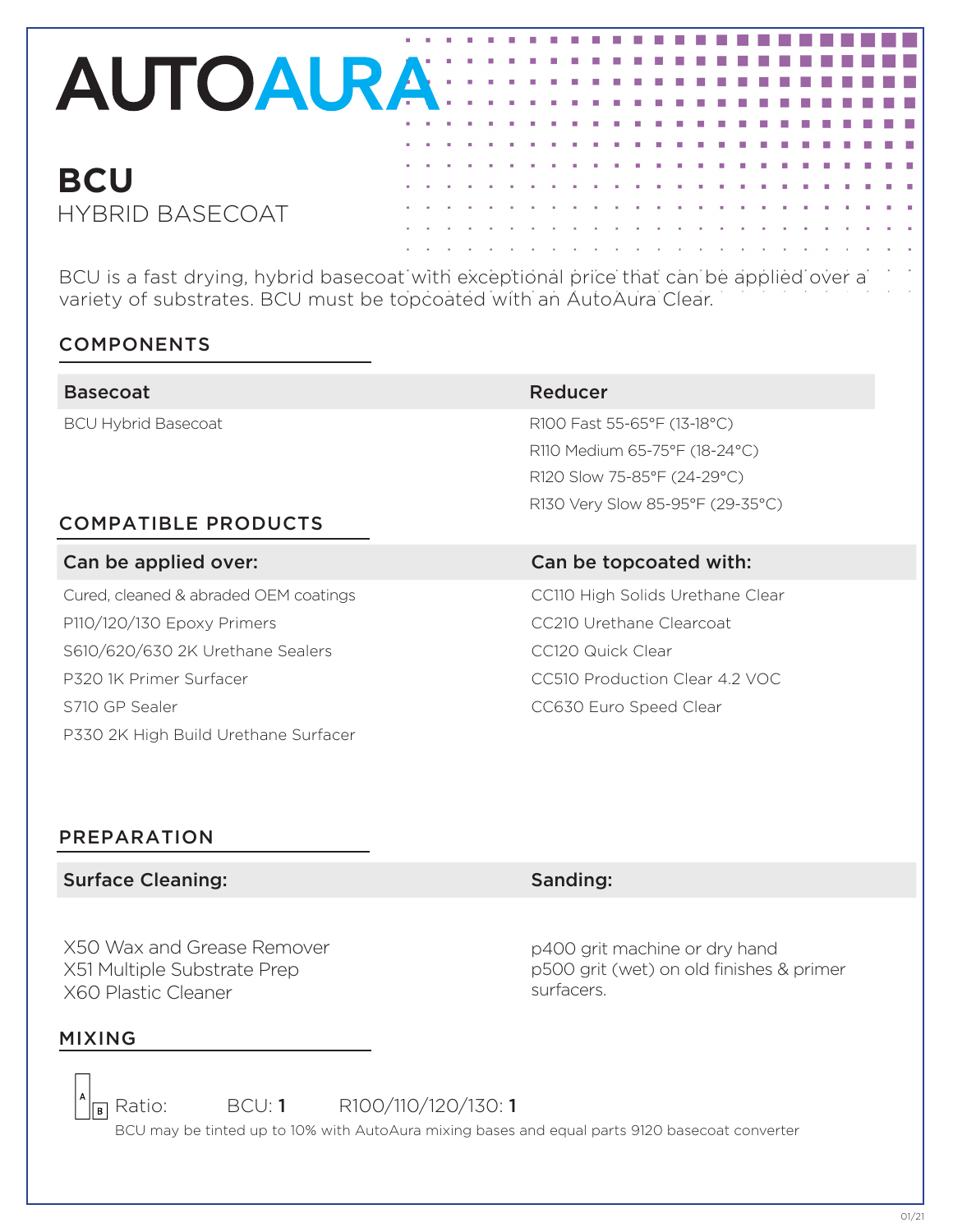

Clean spray guns, gun cups, storage pots, etc., thoroughly with R Reducer, R500 Low VOC Solvent or other appropriate clean up solvent after each use. Follow EPA guidelines for proper storage and disposal of solvent-borne waste.